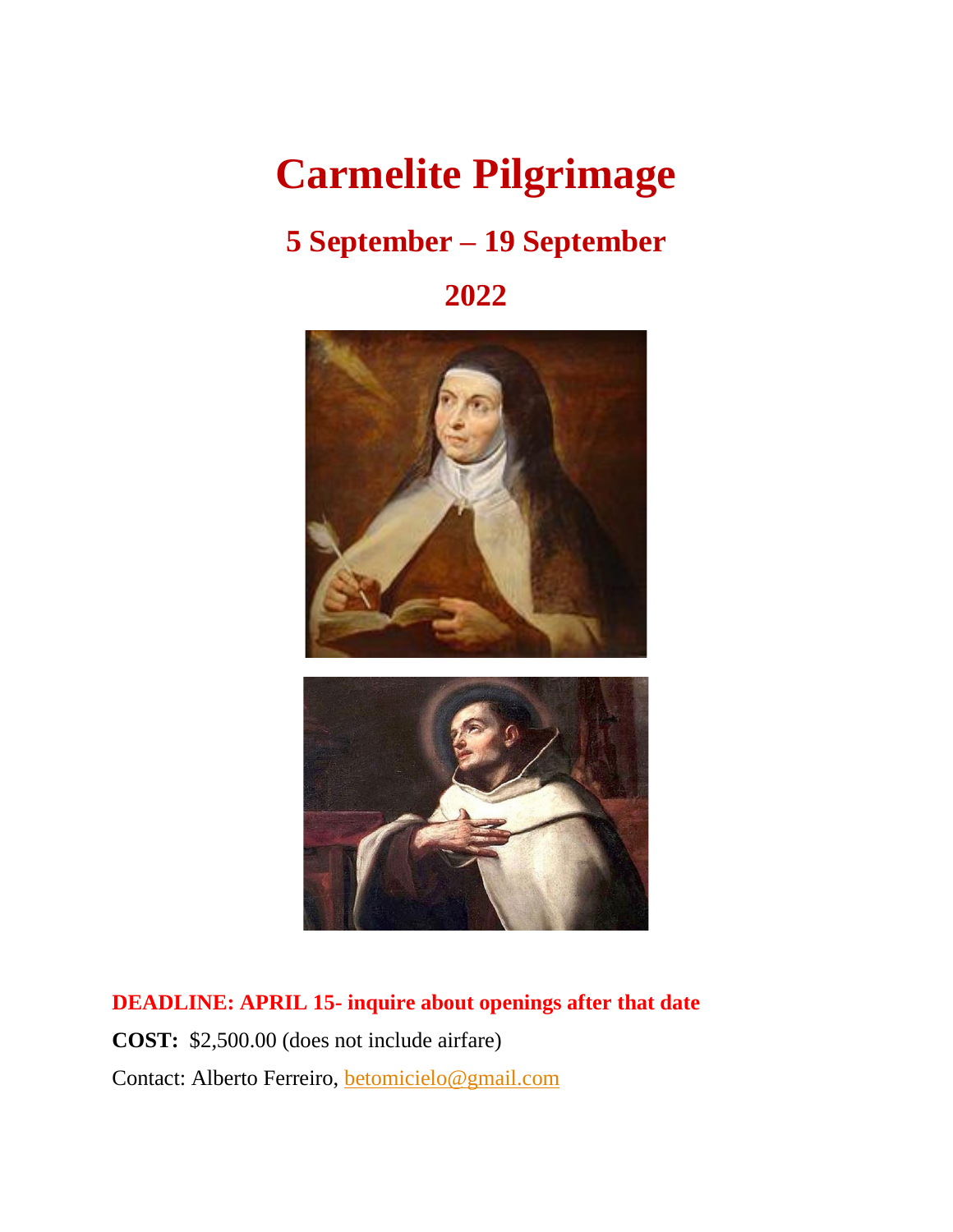Limited single room accommodation is available and must be requested as soon as possible. An extra \$50.00 will be needed to cover the hotel in Salamanca, they do not operate like monasteries and religious houses.

**PAYMENT SCHEDULE: (\$2500)** DEPOSIT DUE WITH APPLICATION \$300.00 SECOND PAYMENT OF \$1200.00, DUE **APRIL 4** FINAL PAYMENT OF \$1000.00, DUE **JUNE 1** THE DEPOSIT IS PART OF THE OVERALL PAYMENT

#### **PAYMENTS:**

All payments are to be made out to: Centro Fray Luis de León

Mail all payments to:

Prof. Dr. Alberto Ferreiro, Emeritus Centro Fray Luis de León 14515 53rd Avenue S. E. Everett, WA 98208

**REFUND POLICY:** If one cancels for any reason at any time before departure 100 of the deposit will not be refunded and less any unrecoverable expenses; less than 30 days from departure there will be a only a 50% refund, after the pilgrimage begins on 5 September there will be no refund of any monies.

**TRAVEL INSURANCE:** we recommend Travel Guard or Trawick International as a possible travel health insurance provider, they can be found online. You may also find your own travel health insurance too. **Be sure to get coverage for the ENTIRE COST of the trip**, in case you have to cancel at the last minute. Health and Flight cancellation insurance is **NOT** included in the pilgrimage fee.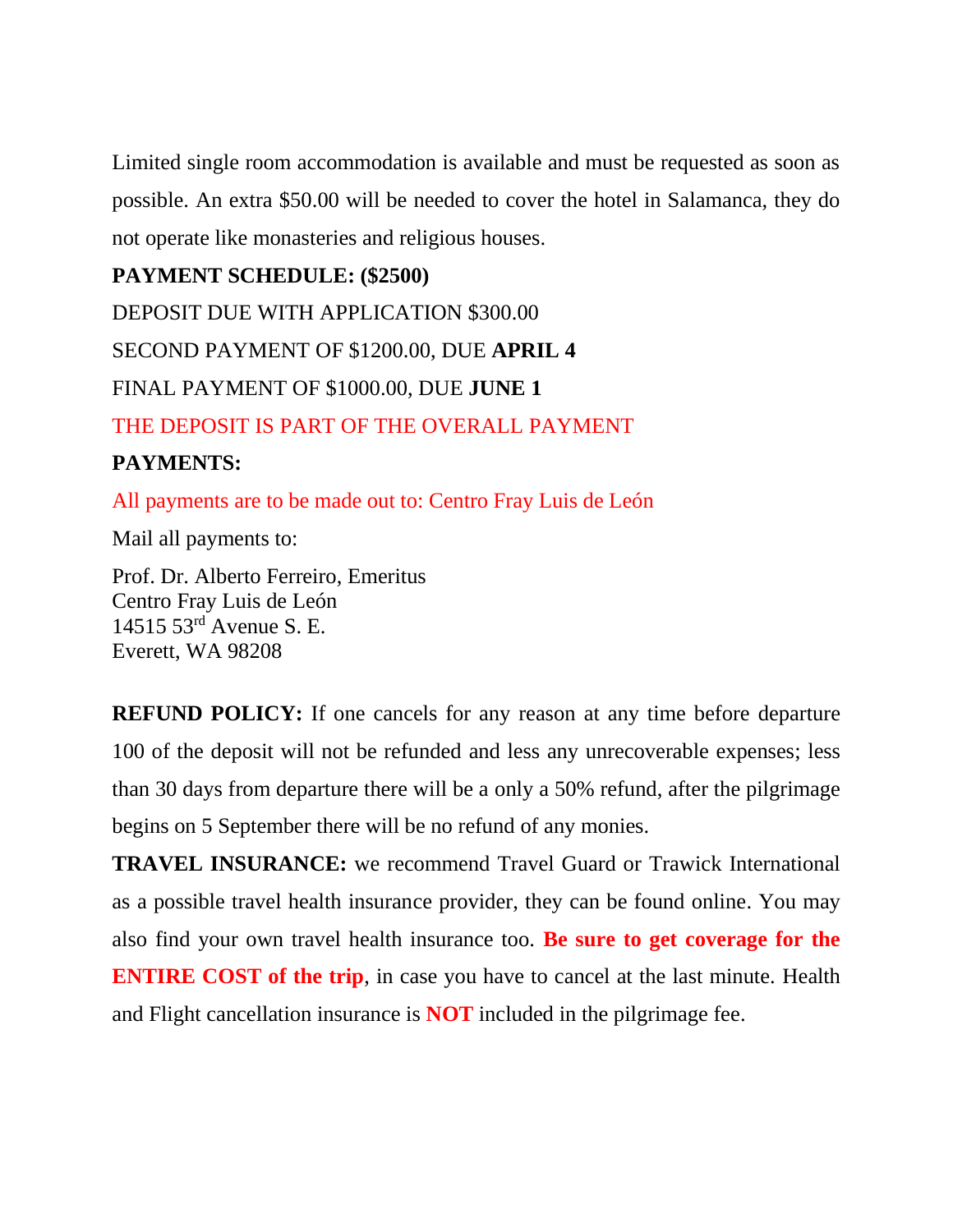**COVID 19 protocols: Many European countries have dropped all restrictions, Spain has dropped the majority and will follow the others. It is still required that all pilgrims have been FULLY vaccinated, 2 shots and booster, OR proof of antibodies immunity OR full recovery from Covid. Make sure your travel insurance will cover this potential extra expense.** 

**HEALTH ISSUES:** Although the pilgrimage will not be fast paced there is nevertheless a great deal of walking in most cases over uneven surfaces. Participants must be able to get around without much problem. You must be able to move your own luggage. You are required to fill out the HEALTH FORM that will be sent to you separately; it will be kept in the strictest confidence.

**TRAVEL AGENT:** Our travel agent is Sandy Dubois, Travel Leaders-Seattle. All questions about flights or extra travel should be directed to her. If you book on your own, contact me first to make sure the dates and time are correct to meet the group in Madrid. It is much easier to coordinate if all go through Sandy.

**OPTIONAL TRAVEL:** Participants have the option of adding to their stay after the pilgrimage is over. Our travel agent Sandy Dubois will be more than ready to help you. You can contact Sandy at to book your flight and any changes to your itinerary at [sdubois@dt.com](mailto:sdubois@dt.com) **YOU DO NOT HAVE TO DEPART FROM SEATTLE!**

#### **PILGRIMAGE LEADERS:**

**Professor Alberto Ferreiro, Ph.D** is emeritus professor of Seattle Pacific University in Early Christian and Medieval History with a specialty in Spanish and Portuguese studies where he taught for 36 years. He is founder and director of a University of Salamanca, Spain Summer program for college students he led for 30 summers (1989-2019) and took 900 students. He has published 13 books and over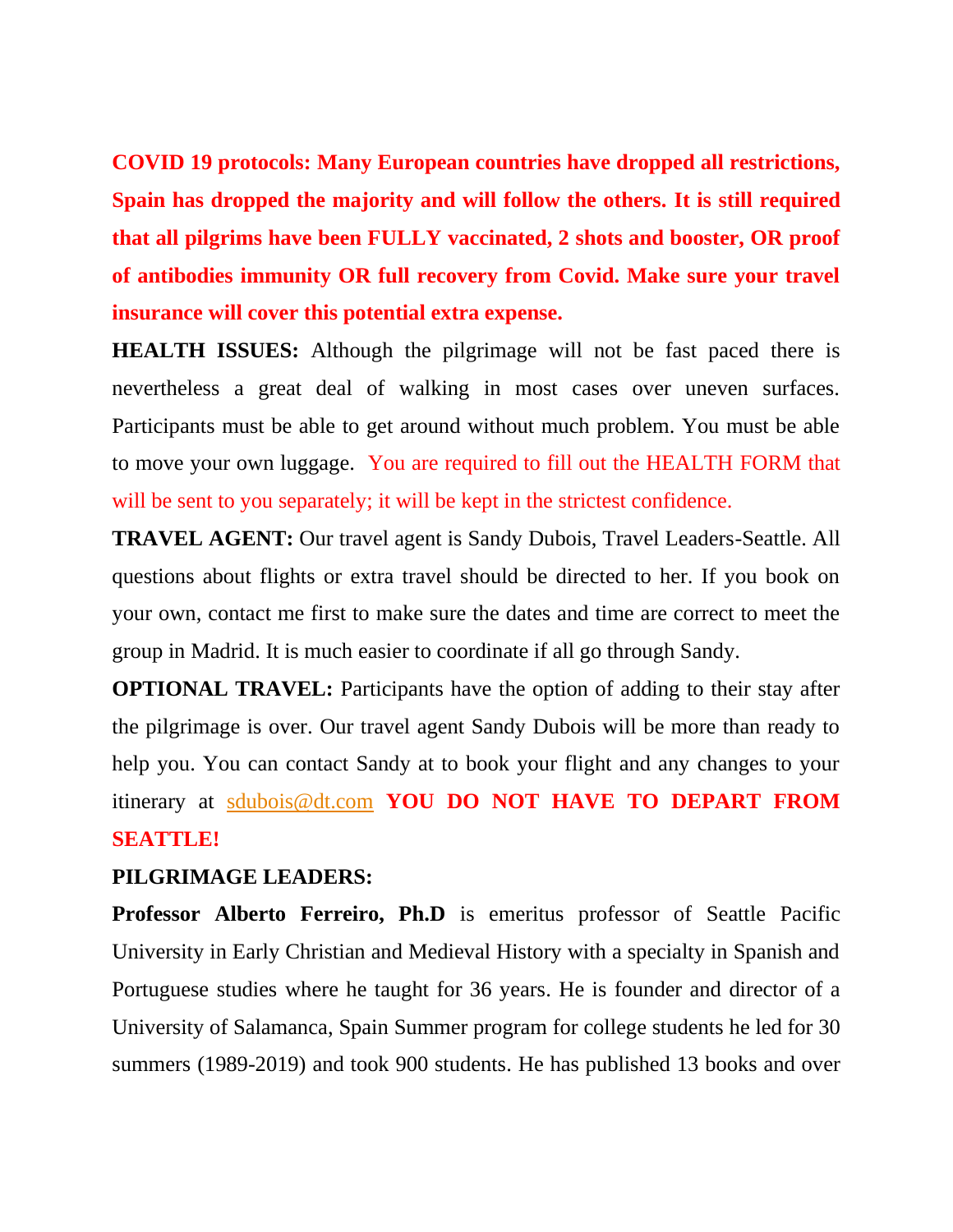125 scholarly articles on Late Roman and Early Medieval Spain and Portugal. He was born in Mexico and is fluent in Spanish. This will be the sixth Carmelite pilgrimage that he has organized.

#### **PRIEST:**

#### **Father Ron Oakham, O.Carm**

He lives in Phoenix, Arizona. His Province is based in Chicago and serves in Canada, the U.S., Mexico, El Salvador, Honduras, and Peru. While a New Englander by birth (Rhode Island is his home state), he has lived all over the U.S. and for a brief period in Canada and Mexico. He made his first profession in 1969 and was ordained in 1977. He has served in various ministries - parish (in North Hollywood, California, Teaneck, New Jersey, Torreon, Mexico, Houston, Texas and Tucson, Arizona), diocese (Office of Worship for the Archdiocese of Newark), as a regional superior for the Province (the Western Commissariat which was comprised of Texas, Arizona and California) and as an Associate Director of Institutes for the North American Forum on the Catechumenate. As a traveler, he has been to the 7 continents and is at 75 countries hoping to make it to 100 eventually.

**DESCRIPTION:** The pilgrimage will **NOT** be a fast-paced neck breaking visit. We are striving at quality not quantity in our visits. We will visit the 'important' sites related to Teresa and John, in addition to other important monuments. There will be times to simply enjoy being there. Only 15 to 20 pilgrims will be accepted.

**FOR MORE INFORMATION CONTACT:** Prof. Dr. Alberto Ferreiro,

#### **Carmelite Chaplains of Previous Pilgrimages**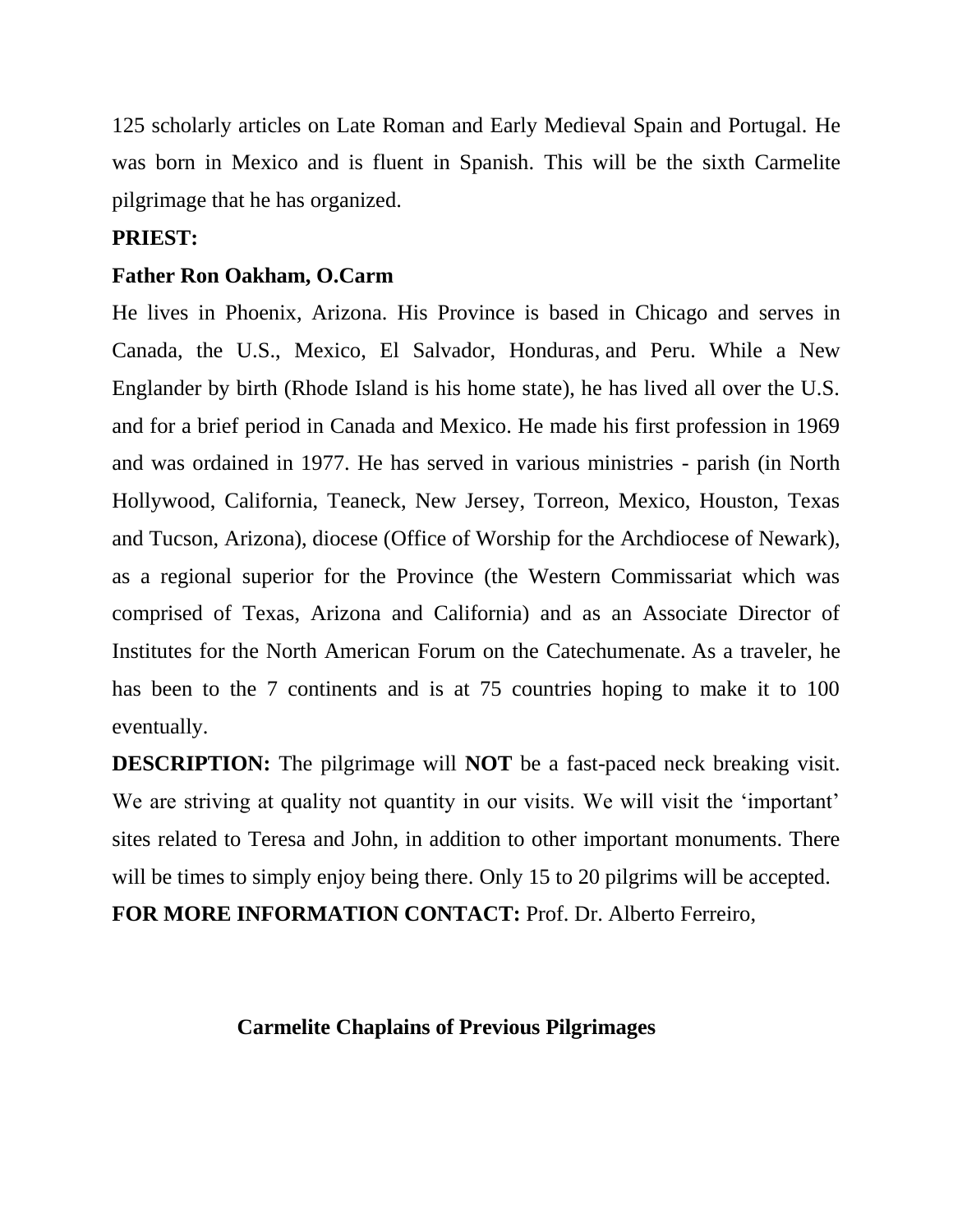2000- Father Colm Stone OCD†

2006- Father Charles Garrity OCD

2007- Father John McGowan, OCD

2015- Father Donald Kinney, OCD

2019- Father Matthias Lambrecht, OCD

#### **Testimonials from Pilgrims**

What an amazing trip! Not only were we retracing the steps of our beloved St. Teresa of Avila and St. John of the Cross but our guide, Alberto, was able to put our wanderings into historical context which really brought things to life! Staying at the monasteries (founded hundreds of years ago) was a wonderful experience. It was like staying in a museum but with the Blessed Sacrament just below us. What a special experience for a secular. Traveling with a Carmelite priest was also wonderful…. Daily Mass, Reconciliation, and Adoration were woven into this uplifting journey. I would love to go again. **Cara Colburn, Traverse City, Michigan (2019)**

To put into words this pilgrimage of 2019 is quite a project. I am overwhelmed with gratitude that I was able to go. First, in its deepest essence it was a totally undiluted Discalced Carmelite spiritual experience. To stand in the spot before the Blessed Sacrament where St. Teresa received the transverberation of her heart brought me right into the presence of God and the saints. To be able to stand at Teresa's tomb and that of St. John of the Cross was incredibly moving. Having Father Matthias, a Carmelite priest, with us for Mass, the Office, private consultations and for confession was priceless. Second, Dr. Alberto Ferreiro gave us history lessons at all the locations. He is a published scholar and put everything we were experiencing into proper historical context. Third, socially you could not top the people on this pilgrimage. Throughout the 15 days there was not one harsh word or cranky attitude from anyone. Some of them were Spanish speakers who made it easy for the rest of us to navigate the Carmelite sites, shops, and restaurants.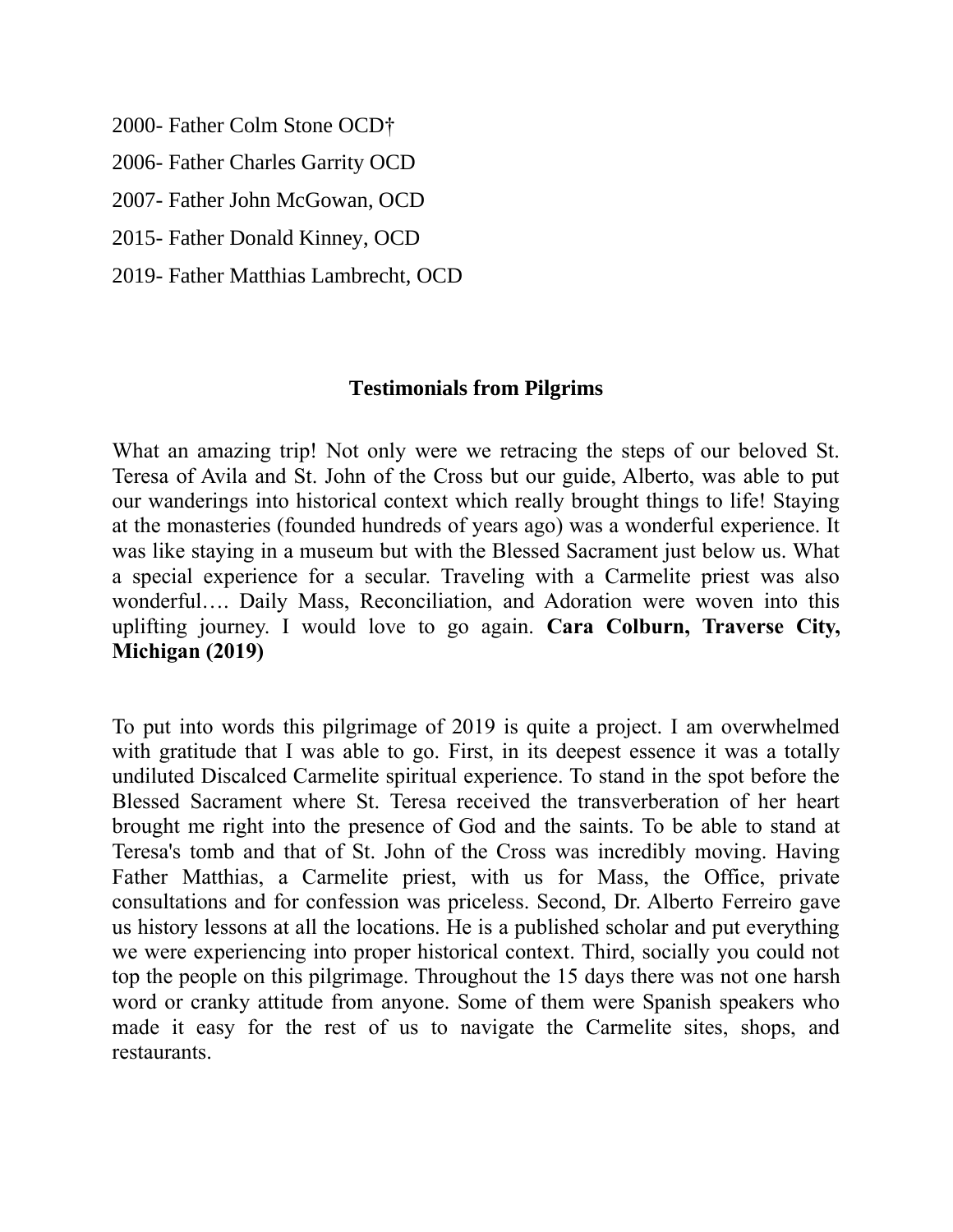#### **Catherine Wilbur, OCDS Secular Discalced Community of St. Thérèse, the Little Flower Cherry Hill, New Jersey**

"I thoroughly enjoyed the Carmelite 2007 Spain pilgrimage. We saw the essential Carmelite sites in Central Spain along with other sites that provided background information and context to our Carmelite heritage. The pilgrimage was well organized and the food was spectacular. I particularly enjoyed meeting other Carmelites from around the world and sharing insights and experiences from our various communities." **Lynn Miyake, Our Lady of Mount Carmel OCDS, California**

"Thank you sincerely for the opportunity to participate in CARMEL 2007 SPAIN PILGRIMAGE. It was wonderful! I will cherish the experience of those two weeks in Spain in the company of my spiritual family, as I came to feel about the group after arrival in Madrid. You are a well-qualified leader, obviously open to the promptings of the Holy Spirit, for our trip could not have been better. I highly recommend this pilgrimage, Carmel in the footsteps of St. Teresa of Jesus and St. John of the Cross, to all. Carmel 2007, SPAIN went far beyond my expectations." **Rita Trujillo, OCDS, Las Cruces, NM** 

# **CARMELITE PILGRIMAGE 2022 5 September - 19 September**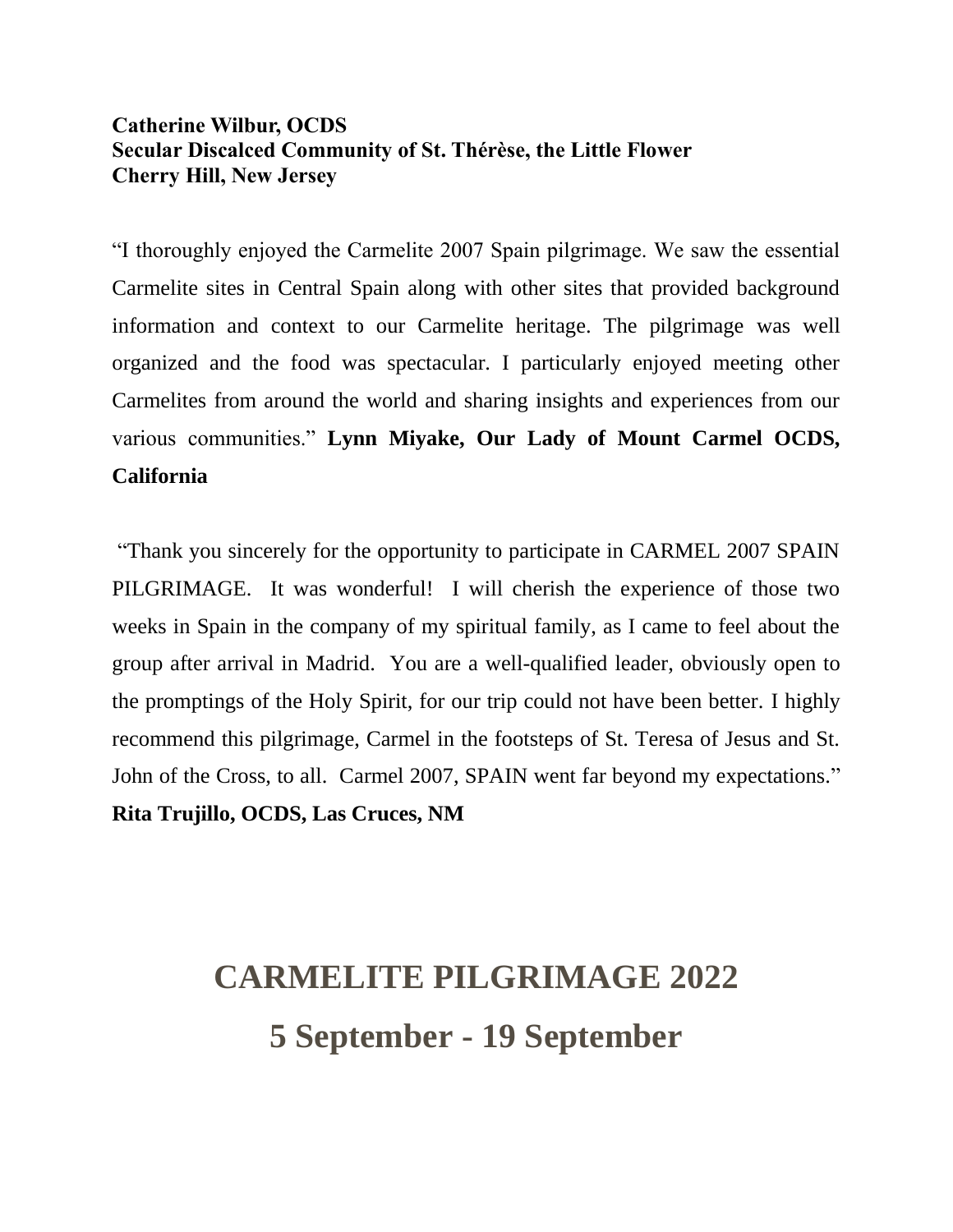At each site there will be talks by Dr. Ferreiro and Father Otanga on the historical and spiritual significance of the place in relation to Teresa and John specifically and in general the Carmelites. Father Otanga will preside at all Masses and lead Vespers and any other spiritual exercises.

#### **LODGING:**

**In Avila, Segovia, and Toledo single lodging is very limited, at extra cost. SALAMANCA**- Hotel Catalonia, [four star] hotel at the Plaza Mayor **AVILA**- Carmelite Monastery/ Albergue, 'Casa Natal de Santa Teresa' **SEGOVIA**- Centro de Espiritualidad, San Frutos, Segovia **TOLEDO**- Carmelite Monastery

### **DAILY ITINERARY**

**MEALS LEGEND**: B- breakfast, L- lunch, D- dinner (included in the price)

**September 5 - Monday (D)**

Depart to Spain- Dinner on plane

**September 6 – Tuesday – SALAMANCA**



Arrive at Madrid Airport/ Go to Salamanca by private coach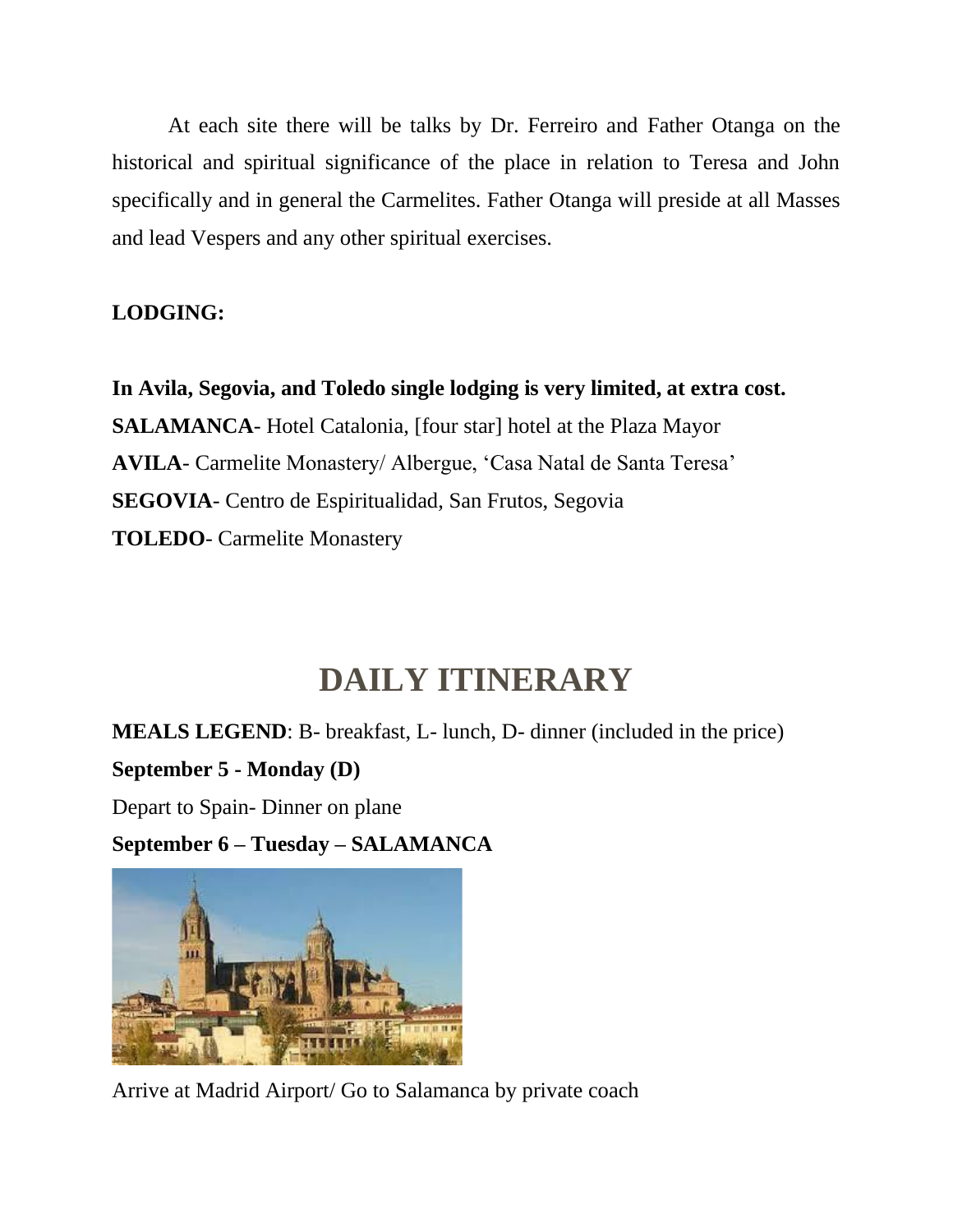Check-in, rest, Lunch on your own- nap or rest at the Plaza Mayor

Afternoon Mass 7:00pm

Vespers 7:45pm, Dinner on your own- go eat Tapas at the Plaza Mayor

**September 7 - Wednesday (B) – SALAMANCA**



Breakfast 8am – Matins at 9:30am, Morning Mass, Carmelite Church, 10:00am Visit Casa de Teresa 11:00-12:30pm- where Teresa lived for three years Lunch 2pm- on your own San Esteban Dominican Monastery 4-6pm/ Vespers 8:00pm - Dinner on your own

#### **September 8 - Thursday (B) - MEDINA DEL CAMPO**

Breakfast 8am - Matins on the bus

Depart at 9:30am to Medina de Campo – Visit Teresa's second foundation, 15 August 1567

Mass at 12:30, At the Chapel where John of the Cross celebrated his first Mass.

Visit to Carmelite Community and Museum where Teresa and John met

Lunch, 2:30-4:30pm in Medina del Campo on your own

Vespers in Salamanca 7:30pm

Dinner on your own

**September 9- Friday (B, D) – SALAMANCA**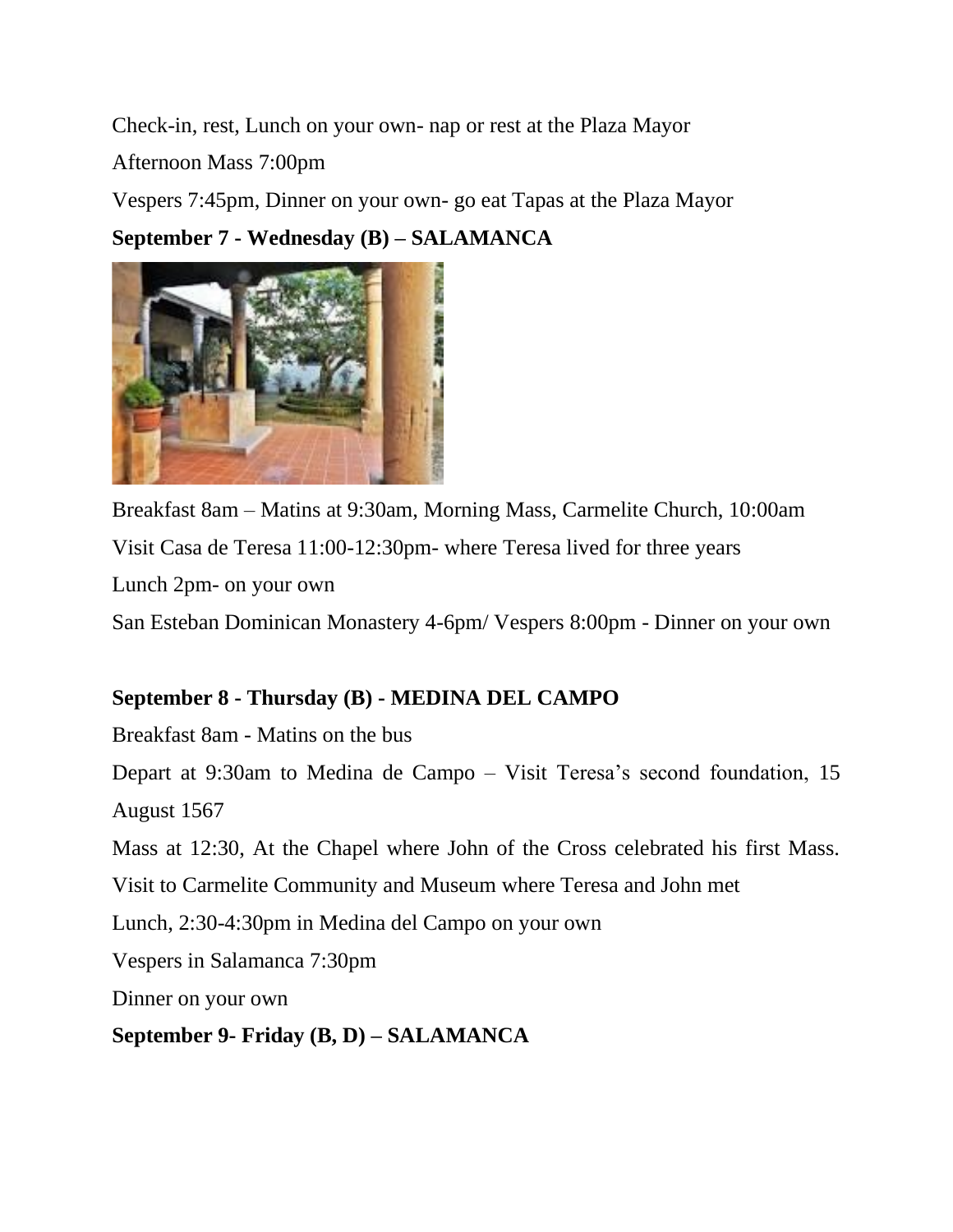

Breakfast 8am – Matins 9:30am, Morning Mass, Carmelite Church, 10:00am Old and New Cathedrals 11:30am- 2:00pm- where John was ordained Lunch 2-3:30- on your own Vespers 7:30 at Hotel,

#### **September 10 - Saturday (B, L, D) - ALBA DE TORMES AND AVILA**



Breakfast in Salamanca Hotel, 8:00am Depart to Alba de Tormes 9:00am - Matins on the Bus to Alba Mass 10:00am at the church where Teresa is buried in Alba de Tormes/Visit Museum/ Short refreshment at the Plaza in Alba de Tormes Depart to Avila 12:00/12:30 - Check-in at Avila 2:00pm Lunch at 2:30pm, Casa Natal de Teresa Albergue, Free time after lunch Vespers 8:00pm - Dinner at Casa Natal de Teresa Albergue 9pm **September 11 - Sunday (B, L, D) AVILA**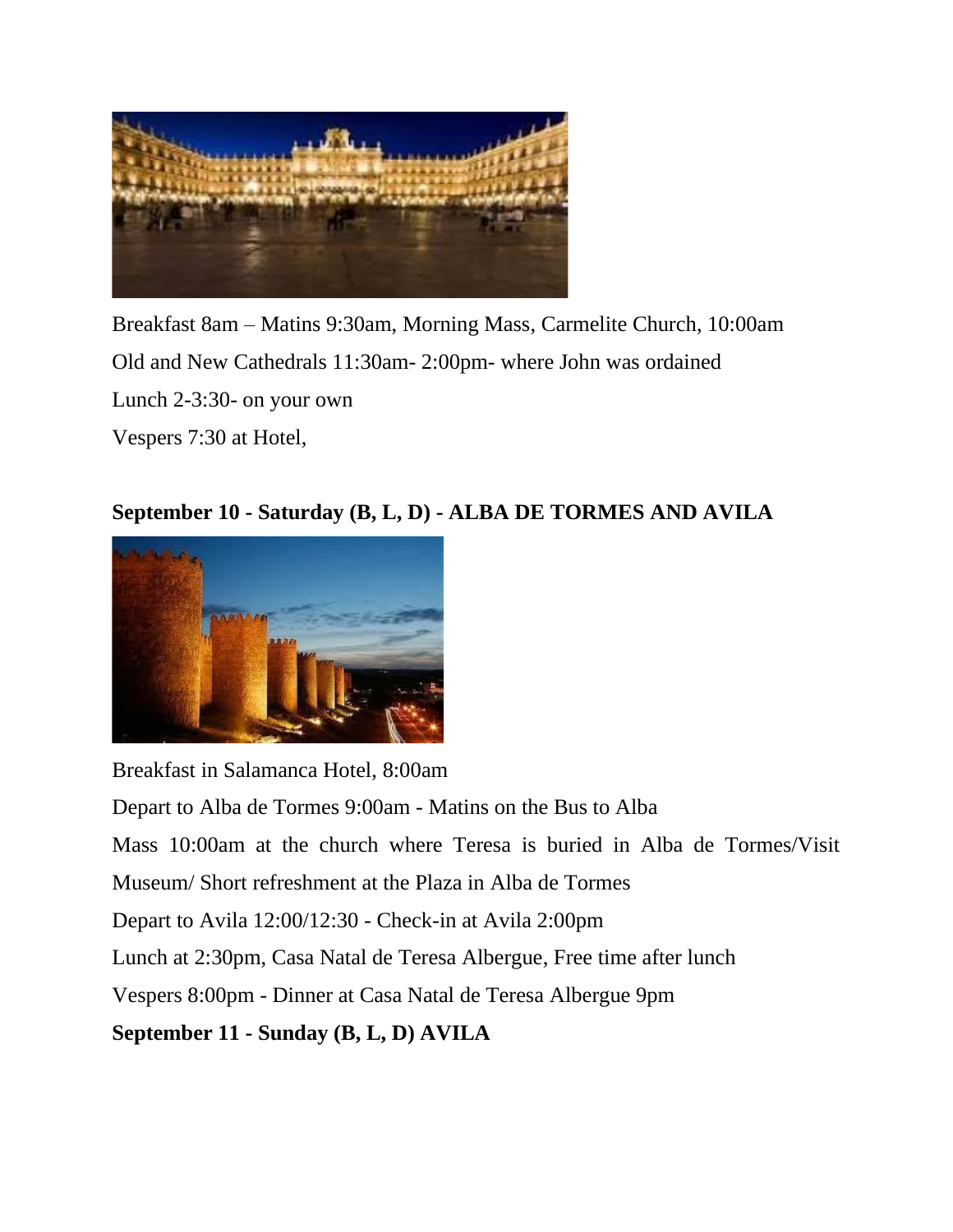

Matins 8:30am - Breakfast 9am

Mass at the Convent of Saint Joseph 11:00 am, first reform convent, 24 august 1562/ Lunch at the Albergue 2pm Free time in Avila 3-7:30, Optional visit, the Vettones Museum Vespers 8:00 pm - Dinner at Albergue 9 pm

**September 12 - Monday (B, L, D) AVILA**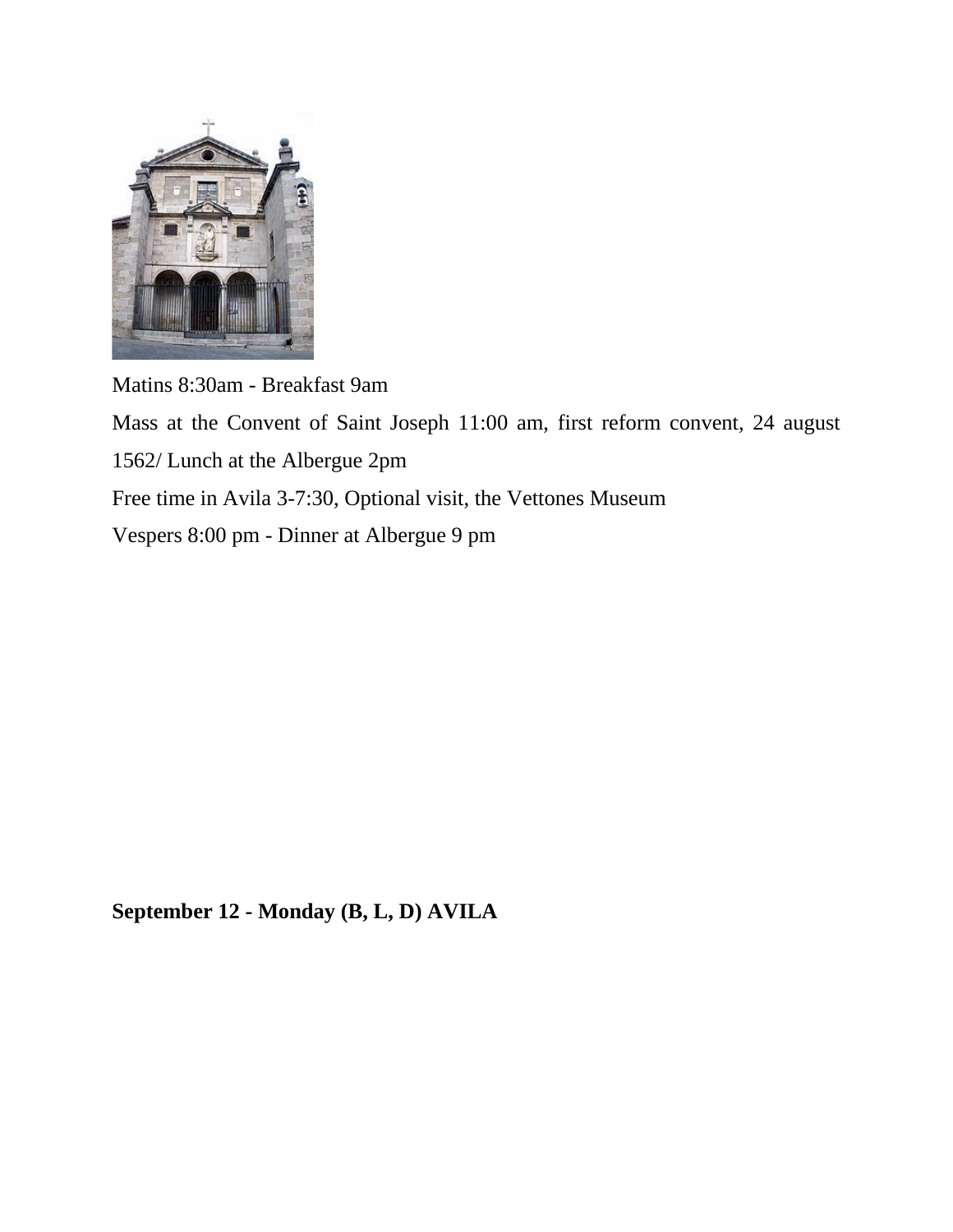

Matins 7:30am - Breakfast 8am Mass 10:00am at the Monasterio de la Encarnación and visit Museum- Teresa entered at age 20 in 1535 Lunch at 2:00pm at Albergue Cathedral of Avila at 4:30-5:30 pm Vespers 8:00pm Dinner at Albergue, 9pm

#### **September 13 - Tuesday (B, L, D) AVILA/ SEGOVIA**



Matins 7:30am - Mass 8:00am - Breakfast 9am (Avila)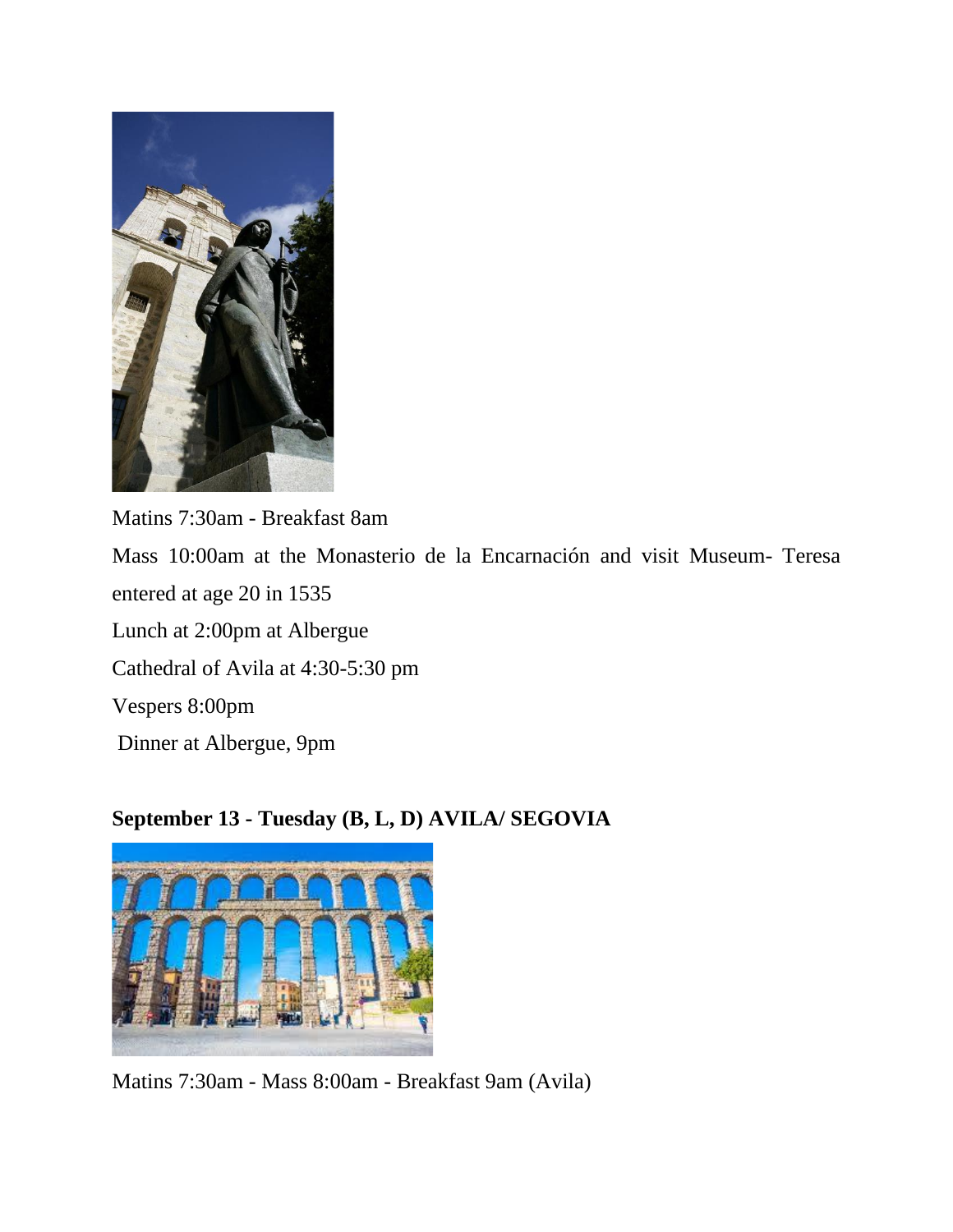Depart for Segovia at 10:00am Check in at the Centro de Espiritualidad, San Frutos, 1:30pm Lunch at the Center 2pm, lunch taken in the city is paid by participant Visit of the Cathedral/Roman Aqueduct, 4:00-6:00pm Vespers 8:00pm – Dinner at the Center 9 pm **September 14 - Wednesday SEGOVIA (B, L, D)**



Matins 7:30am - Breakfast 8:00am

Morning Mass at the Monastery of San Juan de la Cruz - John's Sepulcher, 10am After Mass, Visit Templar's Church of the Vera Cruz, just around the corner Lunch at the Center 2pm/ Visit of Alcazar Castle, 5:00pm

Vespers 8:00pm - Dinner at the Center 9pm

**September 15 - Thursday SEGOVIA (B, L, D)**



Matins 8:00am - Breakfast 9:00am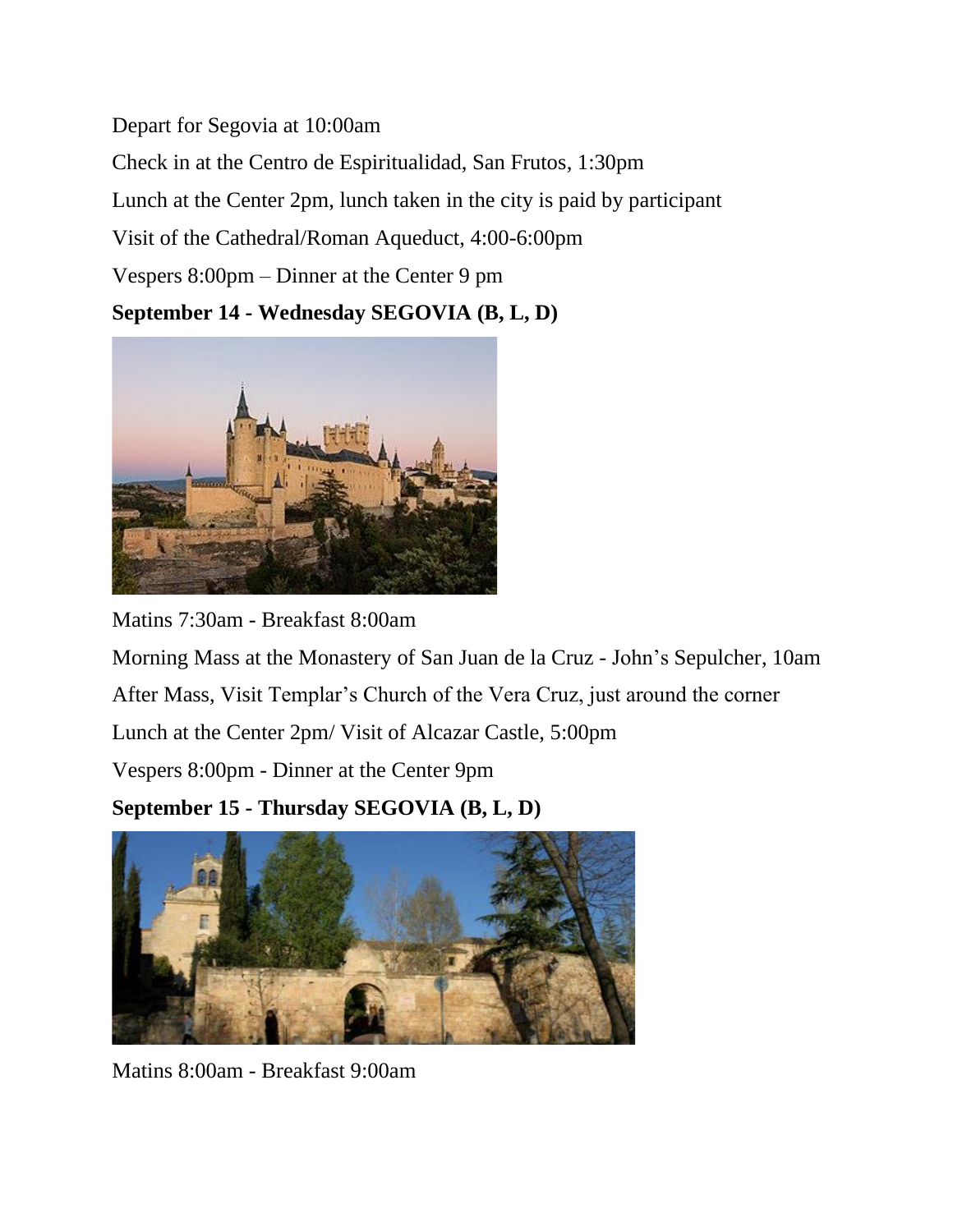Mass 10:30am at the Centro

Jewish Quarter, Convent of Corpus Christi, 11am

Lunch at the Center 2pm

5:00pm visit to Carmelite Convent of San José Teresa's ninth foundation 19 March

1574 and Church of St. Martin

Vespers 8:00pm - Dinner at the Center 9pm

#### **September 16 - Friday SEGOVIA/ TOLEDO (B, L, D)**



Matins 7:30am - Mass 8:00am/ Breakfast 9am (Segovia) - Depart at 10:30am Check in at the Carmelite Community 1:30pm Lunch 2:00pm at the Carmelite Community Visit the Synagogues of El Transito and Santa María la Blanca 4-6 pm Free Time Vespers 8:00/ Dinner Carmelite Community 9pm

**September 17 - Saturday TOLEDO (B, L, D)**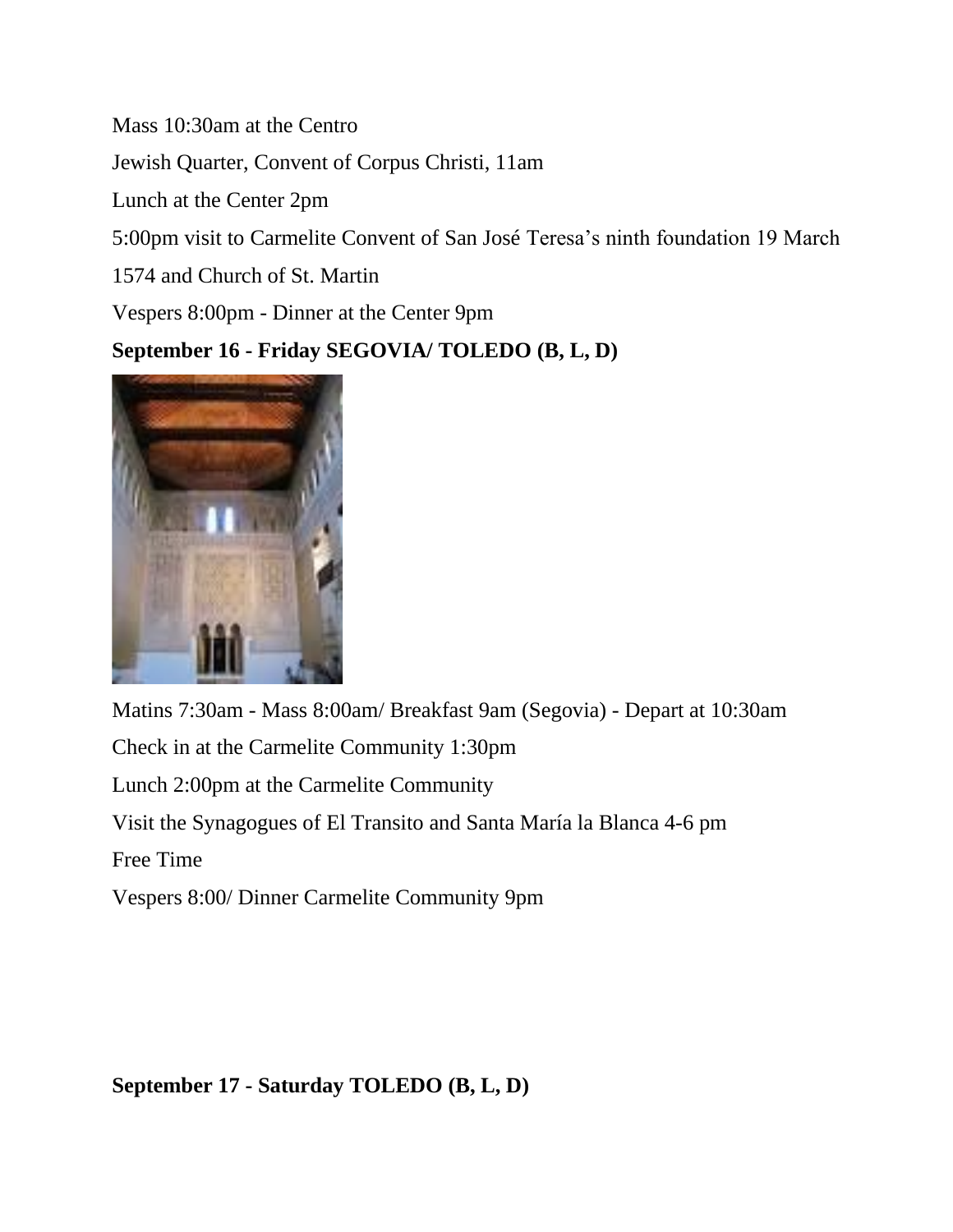

Matins 7:30 - Mass 8:00am - Breakfast 9am Visit the Primatial Cathedral of Toledo 10:30 Lunch at the Carmelite Community 2pm Free afternoon Vespers 8:00pm – Dinner at the Carmelite Community 9pm **September 18** - **Sunday TOLEDO (B, L. D)**



Matins 7:30am - Breakfast 8am Mass at 10:00am Lunch at the Carmelite Community Visit to the Museum of the Visigoths, Christianization of Hispania 12:00pm Free time to rest or shop Mass at 6:00 pm Vespers 8:00pm, Dinner 9:00pm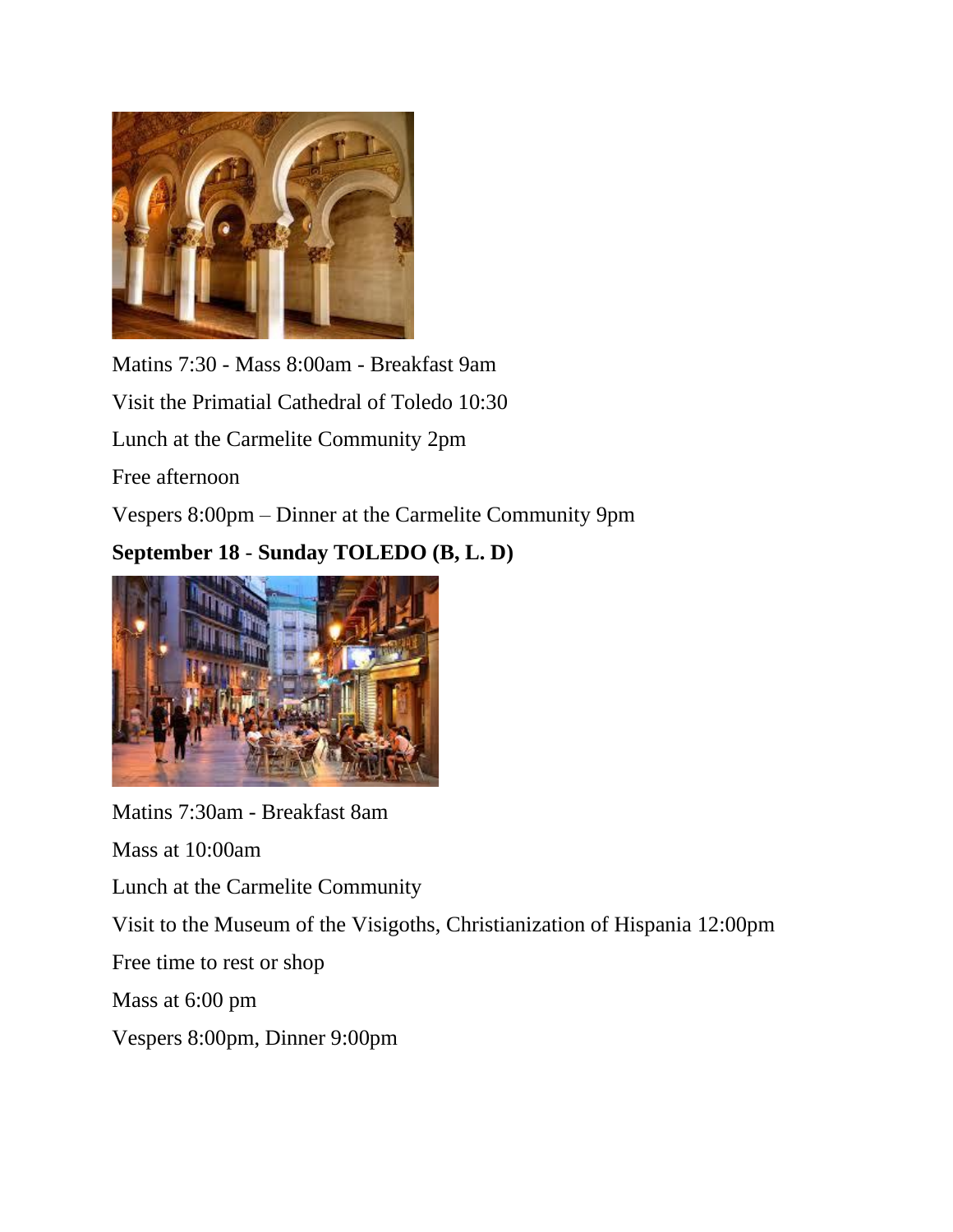**September 19 - Monday, DEPARTURE TOLEDO TO THE MADRID AIRPORT** 

**(L, D- on your flight)**



**For those traveling home to the USA or to EUROPE on this date, transport to the airport is covered, DIRECT TOLEDO TO AIRPORT, depart Toledo at 6 or 7:00am**

**You can have Breakfast on your own at the airport**

**Make sure your flight home is at 1:00pm or later**

**For those of you STAYING LONGER in SPAIN, the ticket back to Madrid only on the high-speed train AVE is included, travel to anywhere else in Spain is not included, you will also have to make your own hotel arrangements** 

#### **Important Addresses and Phone Numbers**

Make out all payments to Centro Fray Luis de León mail to: Correspondence Prof. Dr. Alberto Ferreiro, Director Centro Fray Luis de León, LLC 14515 53rd Avenue S. E. Everett, Washington 98208 1-425-346-6443 (cell phone) betomicielo@gmail.com (email)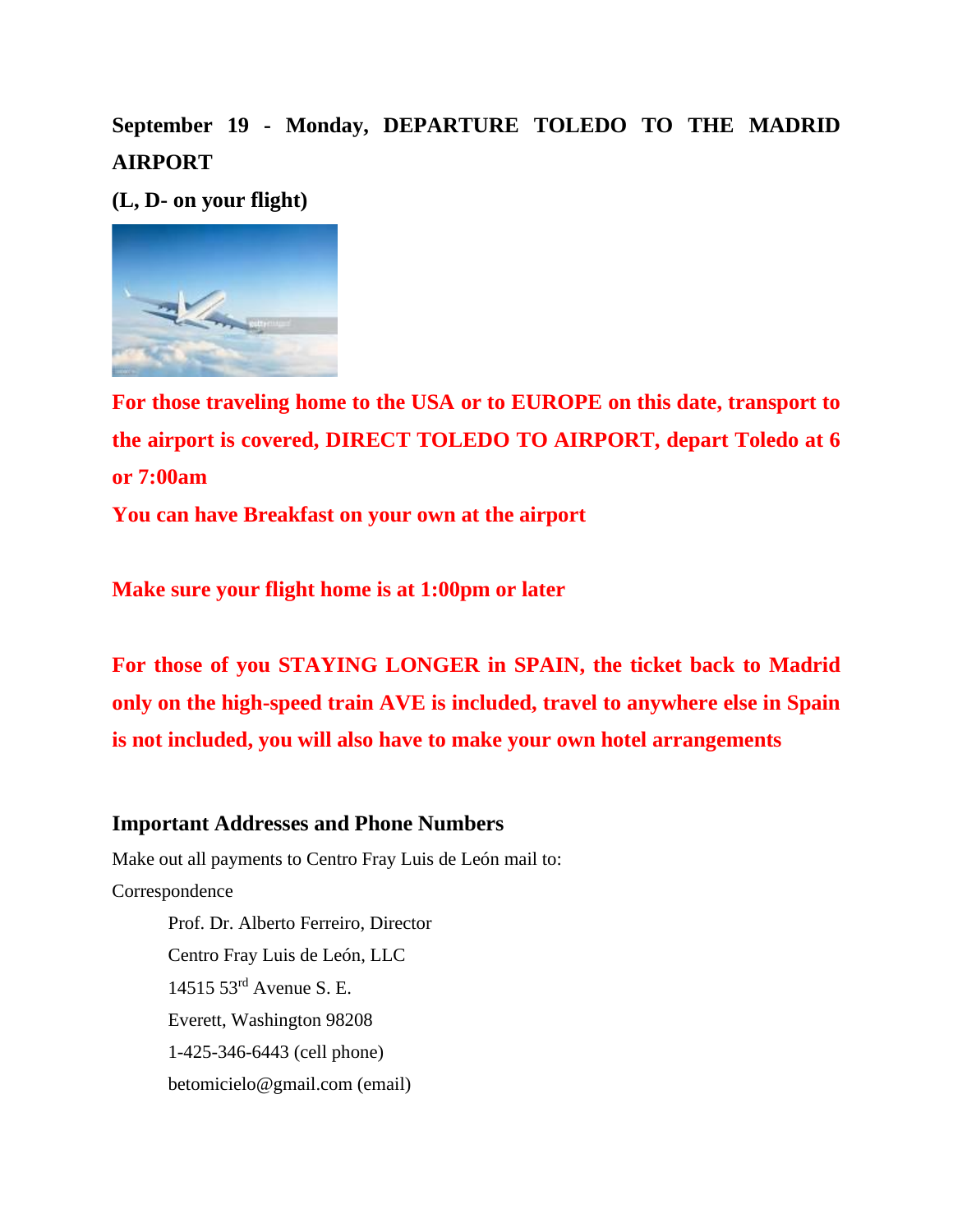Travel Agent Sandy Dubois 1-800-596-2297 or 425-787-6388 sdubois@dt.com (For any travel questions, especially for travel before or after the program) Important Addresses **Hostal Lisboa U.S. Embassy, Madrid** Ventura de la Vega, 17 Calle Serrano, 75 telephone: 91-42-94-676 Phone: 91-587-2240 28014 Madrid Fax: 91-587-2303

fax: 011-34-91-42-99-894 [www.embusa.es](http://www.embusa.es/) 

[hostallisboa@hostallisboa.com](mailto:hostallisboa@hostallisboa.com)

#### **Essential Checklist**

Valid U.S. Passport (Bring a photocopy of it and keep it separate from the original.)

Two Credit Cards, Visa and MasterCard are the best. American Express is not a good card, leave home without it. Make sure you can get cash advances on the cards for emergencies and convenience. (Carry very little cash).

Prescription Medicines (Bring them in the prescription bottle and dose for the entire trip.)

Appliances (Buy travel size items with a built-in voltage converter.)

Baggage (Pack VERY lightly as is possible. What you pack, you carry.)

Download this manual with you to Salamanca.

Clothing (bring cool summer clothes and at least one light jacket for the evening.

Shoes (Bring a good pair of sturdy walking shoes with ankle support.)

Download a English/ Spanish translator

Leave a family member or friend your contact information

**IMPORTANT**: time zone difference is NINE HOURS later from PACIFIC TIME

Earplugs and/or motion sickness medicine

Do not bring any jewelry or any article of great sentimental or monetary value.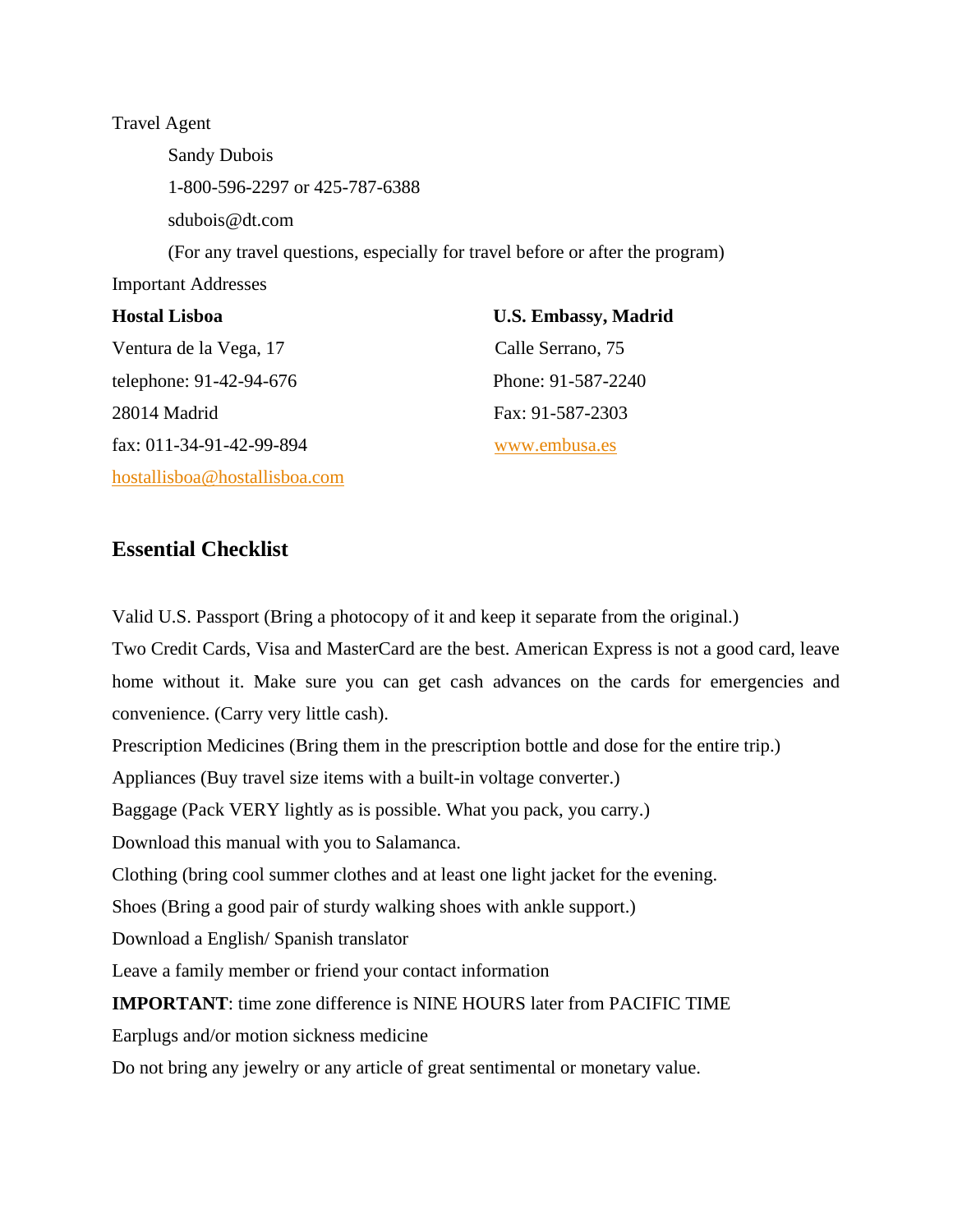#### **Ten Commandments for All Travelers**

I. Thou shalt not expect to find things precisely as they are at home … for thou hast left home to find things differently.

II. Thou shalt not take anything too seriously (except academics), for a carefree mind is the basis for a good experience.

III. Thou shalt not let other program members get on thy nerves … for thou art paying good money to enjoy thyself.

IV. Thou shalt not worry … he that worrieth hath little joy.

V. Thou shalt not judge all the people of a country by one person with whom thou has had a problem.

VI. Blessed are they who can wait and smile, for they shall surely enjoy themselves.

VII. Thou shalt do somewhat as the natives do.

VIII. Thou shalt carry a form of identification at all times … and allow me to say that a man without a permit is a man without a country.

IX. Thou art welcome in every land … treat thy hosts with respect and thou shalt be an honored guest.

X. Bless thy program leaders for surely they deserveth it.

### Easy Steps to the Hostal Lisboa for Early Arrivals

#### **Flying in to Spain Before the Scheduled Departure Date of September 5**

1. In Seattle or elsewhere in the United States, bring about 400 euros. DO NOT bring large amounts of cash of any kind.

2. Take a taxi directly to the Hostal Lisboa. Your taxi will cost flat rate 30 euros. It is very risky to get on the subway with luggage.

4. Leave a message for me at the Hostal Lisboa that you have arrived. I will see you that evening or next morning early to go to the airport.